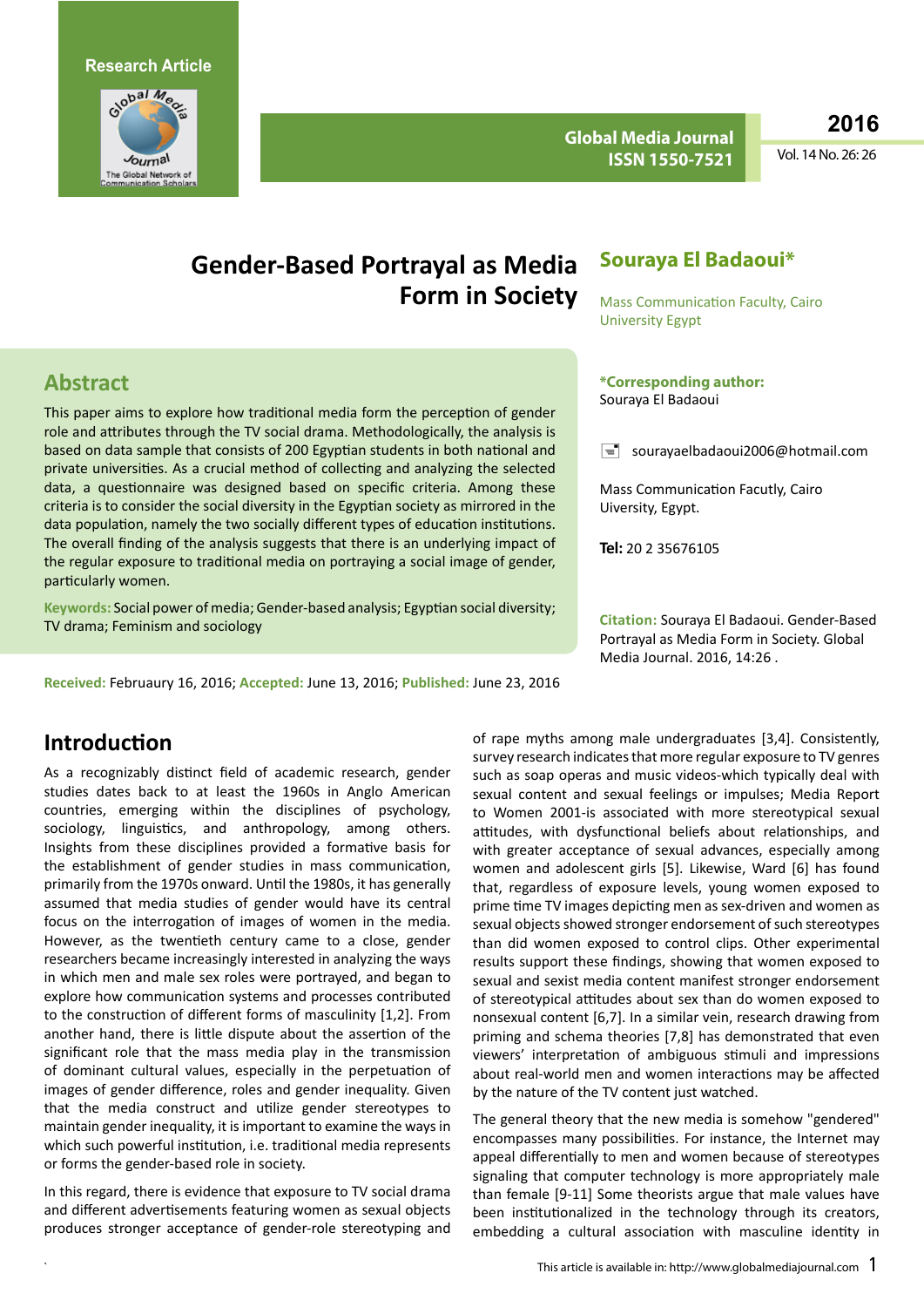the technology itself [12]. In the terminology of Green, Owen, and Pain (1993), the technology may be "gendered by design." A weaker variant of this claim is that content on-line tends to favor male interests and styles independently of any intrinsic properties of the underlying technology.This paper consists of six sections. After this introductory section, the theoretical framework adopted in the present study is outlined in section 1. This is followed by the research questions in section 2. Then section 3 describes the methodological aspects and criteria that were set out as analytical bases. After that, the results of the study are presented in section 4, followed by a deeper discussion in section 5. Before listing the references, the conclusion is outlined in section 6.

# **Theoretical Framework: Feminist, Gender and Media Studies**

Some of the earliest media research in the field of gender studies looked at the ways in which sex role distinctions-or the false belief that women and men are innately different-are portrayed, for example in the press, television, women magazines, and film. Much of the gender research has been grounded in assumptions about individual acquisition of gendered attitudes and behaviors, and the ways in which socially constructed gender roles can negatively impact on individual life chances, especially in terms of one's sense of self-worth, social perceptions of women, and women career prospects. Here it has been assumed that portrayals of women in the media that depict them as mentally and physically less able than men, or where their beauty, sexuality, or domestic service are the aspects that are the most highly valued in them, will hold women back from achieving individual (career, wealth, personal) success.

Early research in media studies, especially on television social serials, showed that women were rarely portrayed and that, when they were, such portrayals tended to be heavily stereotyped. There has been a growing interest in the field of gender studies in making global comparisons around, to take one example, the extent to which women appear as news reporters and news subjects so as to judge the extent to which women voices are making a contribution to democratic political systems [13]. Additionally, more-specifically-focused forms of feminism have emerged recently for instance, in the US, examples include Latina, black, and Asian feminist theory. Elsewhere, various forms of Islamic feminism have developed both within and outside the Middle East and elsewhere [14,15].

On the other hand, psychological theories of development explain how people gain knowledge about gender roles. Gender schema theory emphasizes the dominant role of gender in not only grasping but also processing knowledge and beliefs and guiding behavior in a given culture. Bem's gender schema theory explains how girls and boys exposed to cultural definitions of maleness and femaleness-embedded in discourse and social practices-will identify with them. Within this rubric, "female'' and ''male'' are biological terms, whereas feminine and masculine are cultural constructions. Gender schema theory points to cognitive structures that are historical, contextual, and persuasive and illustrate the significance of gender stereotypes.

Bem's sex role index assesses degrees of masculinity, femininity, and androgyny, yet gender in this theoretical perspective rests on society insistence on a gender dichotomy. Bem's gender schema theory provides a useful starting point when considering gender identities-both performed and within media discourseassist in sense making. It serves as means for understanding how gender is learned, presented, and perceived and how female/ male relations are structured through gender-role stereotypes in society.

However, media audience may also play a crucial role in sustaining such typecasts by favoring stereotypical information and/or by selecting information stereotypically. When it comes to drama for example, media users clearly show different information seeking behaviors depending on their socio demographic characteristics such as sex, age, psycho-social context and level of education. For instance, sex differences in T.V drama preferences have long occurred and been observed internationally.

The range of issues currently under scholarly scrutiny represents such developments in feminist thinking both inside and outside the academic field, reflecting the wide array of media, topics, and theoretical and methodological approaches that now shape the field of gender and feminist media studies research. These include discussions around the growing sexualization of media representations of women and girls, post-feminism [16], representations of men (including gay men and transgender individuals) in the media the gendering of war and conflict [17], girl culture, cosmetic surgery, cyber-feminism and new communication technologies, transnational feminist media studies, sexual violence and media [18].

# **Research Questions**

The above mentioned theoretical background in mind, the present study tries to answer an overarching research question, that is: to what extent the can media form social attitude portray a mental image of male and female as a social actor? This question could be divided into the following research questions:

- 1) What gendered roles and attributes that could be constructed fromstudents' perceptions due to watching TV social serials in Egypt?
- 2) What are the social underlying factors that have formed the mental image of students of male/female's social roles and attributes?
- 3) How could such portrayal be interpreted in the light of diversity of the Egyptian society?

# **Methodology**

Answering the above mentioned RQs required a sample of 200 media students from both governmental and private media college. A questionnaire was designed so that the social diversity in the Egyptian society as reflected in the data population is considered through these two different education systems in addition to other social and cultural features as detailed in Table 1 below. The data under analysis was recruited in three levels of comparative base:

The first level concerns with the TV social serials among Egyptian students and its effects on their perceptions of gender roles and attributes.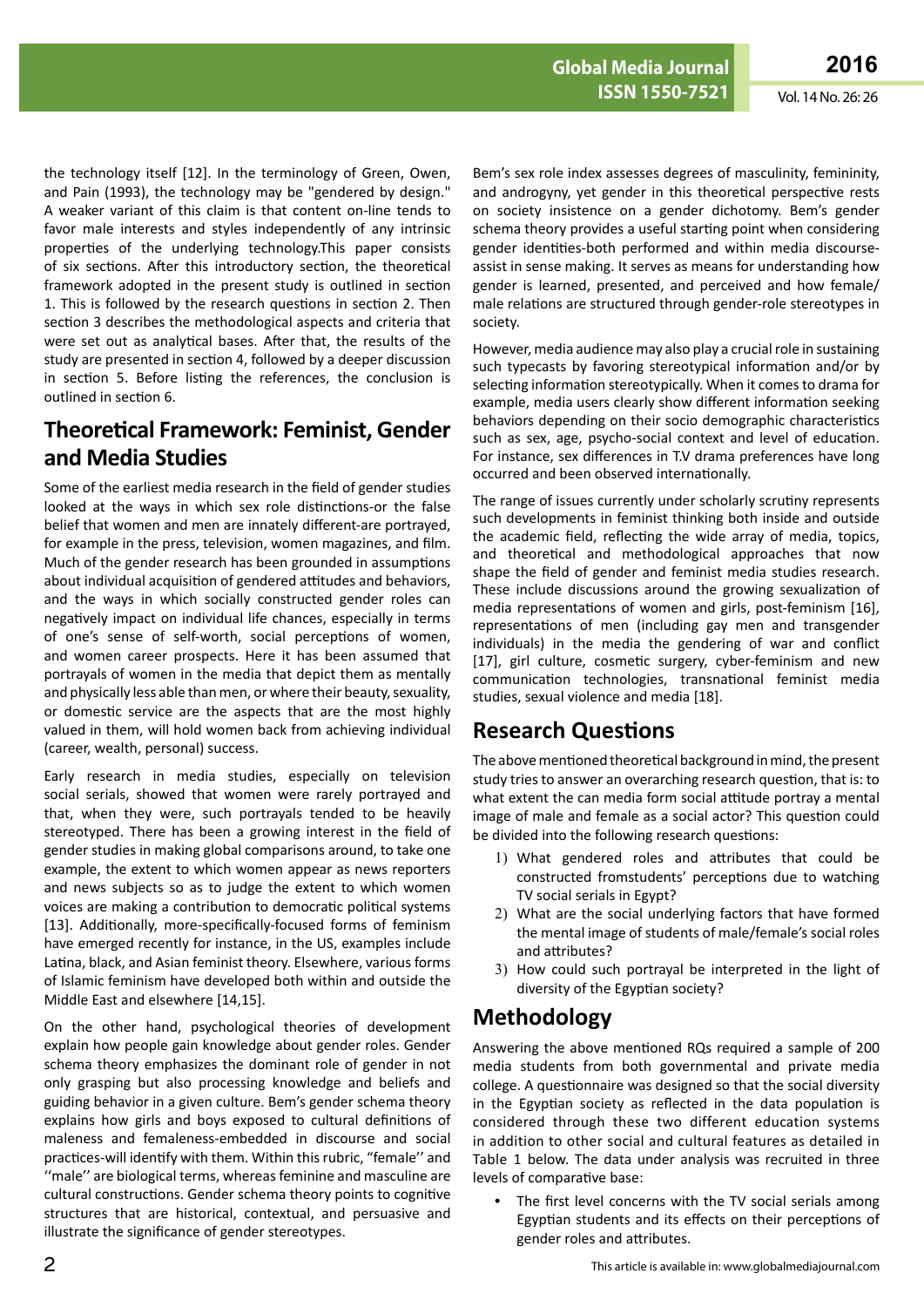**df P.Value**

 $0.545$  1 0.460

 $0.800$  1 0.371

 $0.140$  1 0.708

**Gender-based roles and attributes in traditional media**

Caring for home affairs

Kindness

Beauty and richness

**Chi-Square**

| <b>Sample characteristics (200)</b> |                     | F   | %              |
|-------------------------------------|---------------------|-----|----------------|
| Sex                                 | <b>Male</b>         | 86  | 43             |
|                                     | Female              | 114 | 57             |
| Age                                 | 18 to <20           | 20  | 10             |
|                                     | 20 to $<$ 22        | 171 | 85.5           |
|                                     | 22 to 25            | 9   | 4.5            |
| <b>Marital state</b>                | Single              | 186 | 93             |
|                                     | <b>Married</b>      | 14  | $\overline{7}$ |
| University                          | Governmental        | 124 | 62             |
|                                     | Private             | 76  | 38             |
| Socio-economic level                | Low                 | 52  | 26             |
|                                     | Medium              | 83  | 41.5           |
|                                     | <b>High</b>         | 65  | 32.5           |
| Place of residence                  | Cairo               | 148 | 74             |
|                                     | <b>Bottom Egypt</b> | 29  | 14.5           |
|                                     | <b>Upper Egypt</b>  | 23  | 11.5           |
| <b>Parental status</b>              | <b>One Deceased</b> | 18  | 9              |
|                                     | <b>Harmonious</b>   | 179 | 89.5           |
|                                     | <b>Divorced</b>     | 3   | 1.5            |
| First-degree divorce                | Exist               | 45  | 22.5           |
|                                     | Doesn't Exist       | 155 | 77.5           |

**Table 1** Sample characteristics.

**Table 2** Social roles and attributes according to gender and type of media.

**Male Female (86)**

 $F$  74 102

 $% 86$  89.5

 $F | 60 | 86$ 

% 69.8 75.4

 $F$  59 81

 $% 68.6$  71.1

Joy F 49 87 8.425 1 0.004

**(114)**

- 2. Sample socio-economic level was measured through: % 57 76.3 Sharing activities  $F$  41 33 7.375 1 0.007 % 47.7 28.9 Activist  $F$  39 31 7.103 1 0.008  $\frac{8}{45.3}$  27.2 Mobilise public opinion  $F$  48 43 6.472 1 0.011 % 55.8 44.2 Expressing her opinion without fear of shame F 38 36 3.342 1 0.068 **%** 44.2 31.6
	- monthly income, Type of College (Governmental or Private), and Travelling outside (Arab countries or Arab and Foreign countries or no). The highest degree in the scale had the value of 8 and the lowest degree was 3.
	- 3. Men and women attributes: a 7 degrees scale, where degree no.1 represented the absence of the attribute, and degree no. 7 represented the strong presence of the attribute. To determine the general direction of the dimension, measures for the positive and negative dimensions of men and women attributes were collected according to Bem scale, and that was at the level of personality attribute (e.g, but not limited to) independence, sincerity, love of risk, capacity for decision-making, impulsive, vanity, chaotic and reservation, or at the level of social attribute (e.g cooperation, diplomacy, activeness, adaptation to changes, ability to control, adulation and affectation), at the level of psychological attribute such as kindness, happiness, mood swings, jealousy and emotion.
	- 4. Students perception derived from TV social serials about women compared to men, sentences were divided on a Likert scale measuring social, political, cultural, economic aspects, both positive and negative, in order to obtain the following measures:
	- Positive social dimension depicted in Egyptian TV social serials. It included 8 sentences such as reinforcing the ability of Egyptian women to demand and get their rights
- The second level measures the effect of student's gender and its effects on Egyptian students perceptions of gender roles and attributes.
- **•**  The third base was the different social and cultural context depending on the criteria of place of residence, i.e.: Cairo, Upper Egypt, and Bottom Egypt (Table 2). The study then includes variables that measure crucial aspects of how students consume TV social serials, as long as gender construction is modeled as a function of various media habits and activities. A first set of indicating variables are included to explain the source from which one receives most of his/her gender-related constructions. A second set of indicating variables are devoted to measure the gender attributes and roles which already constructed in Egyptian students perceptions and attitudes.

#### **Measurements**

1. Exposure to TV social serials: the variables for levels of viewing and follow-up for Egyptian social serials were calculated, and the highest degree in the scale got the value of 6 and the lowest degree was 2.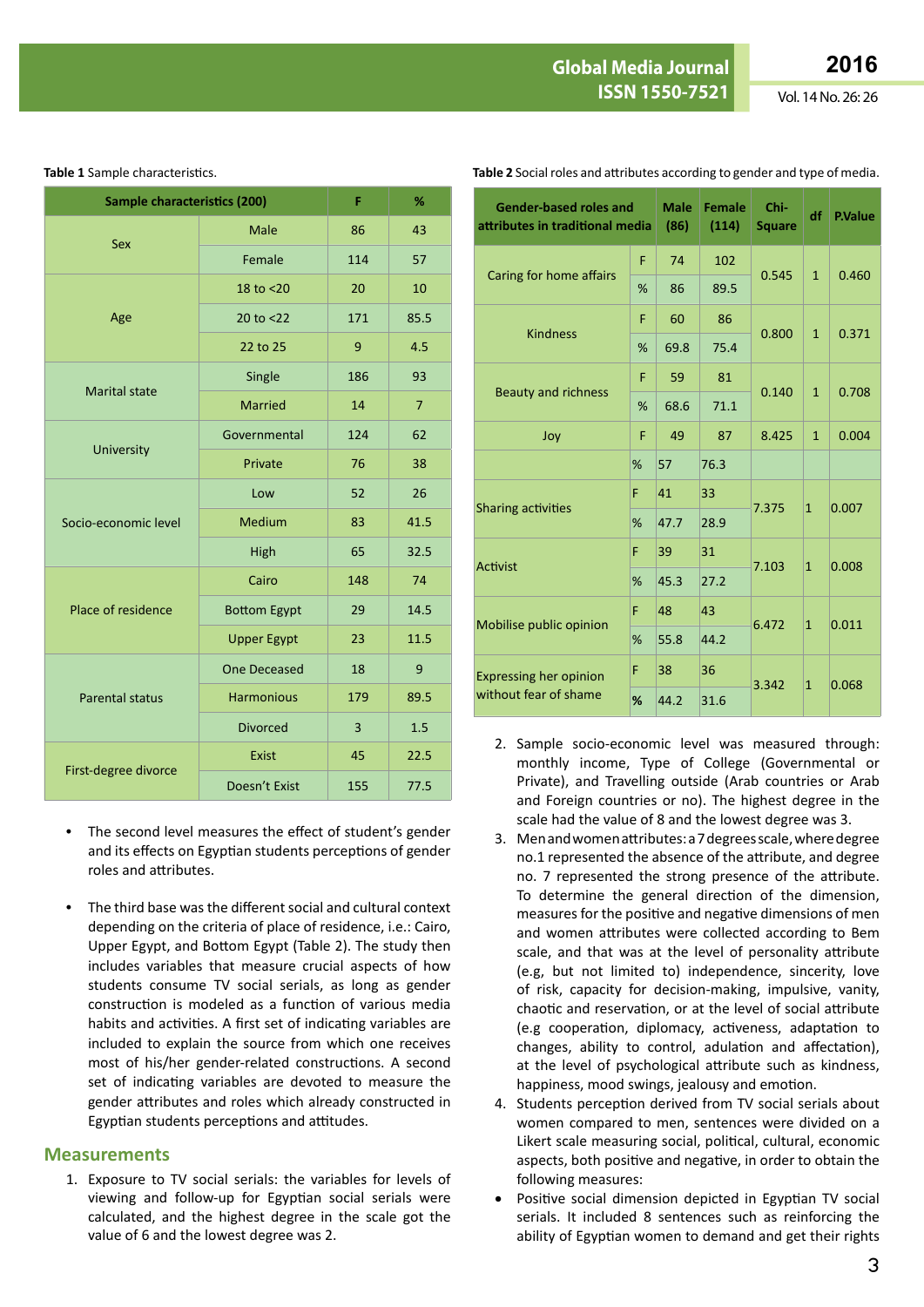**ISSN 1550-7521** Vol. 14 No. 26: 26

just like men; they establish the equality in Egyptian law between men and women to get their rights. The overall average for these sentences was calculated.

- Negative social dimension related to Egyptian social TV social serials, it has included 18 sentences, for example, show unwillingness of women to get their rights compared to men, they are not able to prove themselves as men do, it does not respect women like men and insult them which encourages sexual harassment, it represents women in contrary to the tradition of the Muslim world.
- Positive political dimension related to Egyptian TV social serials, it has included 3 sentences like: serials support women opportunities to win the election as men, women are able to manage the state as men, and women had contributed to the liberation of Egypt.
- Negativepolitical dimensions related to Egyptian TV social serials, it has included 3sentencesincludingthat the leadership position is for men notwomen, passionof women inmanagementpositionscompared to men, and womenare subordinate to men, even if they are ministers.
- Positive cultural dimension related to Egyptian TV social serials, it has included two sentences which are that TV social serials depicts women as of a fine thought, and the woman has ruled fairly throughout history.
- Negative cultural dimension related to Egyptian TV social serials, it has included 4 sentences; the drama supports the idea that women are irrational and in a less religious level, the woman coddles man for he is freer than women and the natural place for a woman is her home.
- Positive economic dimension related to Egyptian TV social serials, it has included one sentence stating that women are able to support their families.
- Negative economic dimension related to Egyptian TV social serials, it has included two sentences linked to idea that projects submitted by women confront more difficulties than those submitted by men and that drama shows that it is unacceptable for women to obtain a higher income than men.

## **Results**

### **TV social serials and students attitudes and perceptions of gender roles and attributes**

In the context the Egyptian *TV social serial*s representation of Egyptian men and women, it was found that students assign negative roles for each of the father (85.5%), wife (65.5%), spouse (90.5%), divorced man (88.5%), separated man (80%), working women (63%), son (56.5%), daughter (72%), and politician (61.5%). While positive roles were associated with mother (91%), divorced woman (56.5%) and separated woman (69%). By using chi2 test a relation was found between exposure to the Egyptian *TV social serials* and the role given to divorced women, they always suffer from the social accusations of being failing (62.7%) of those who are exposed to *TV social serials* in an average rate, whose number is (59) (chi=10.832, df=4, Asymp. Sig=0.029). It was also found that (70%) of students which are exposed by an average frequency to the Egyptian *TV social serials* are more aware of the role of the son in a negative context and are more stubborn with

their parents than students who are highly or lowly exposed to Egyptian *TV social serials* (chi=9.061, df=4, Asymp. Sig=0.048). Those three categories are those sacrificing themselves and victims of circumstances at the same time. For mothers (whether the father played his role or not), divorced women and separated women were mostly responsible of the family "family sponsors", moreover, it is related to the value of "mother" in the Arab and Islamic societies. However, using the Chi square test between the exposure frequency to the Egyptian *TV social serials* and roles given to men and women, it was observed that there is no significant difference between exposure frequency and the nature of the over mentioned roles related to gender, which may mean that the insights and perceptions of students are affected by multiple sources including media as they are effected by real experiences, cos most of the students are not married (only 7% of the students are married).This can be due to the students reluctance from exposing to traditional media roles which moved recently away from presenting authentic traditional roles of men and women versus their own self-referral and personal experience with models of father, husband and so on.

All the above mentioned relations could be explained in the light of Egyptian *TV social serials* tendency to present the issue of polygamy to the Egyptian audience, depending on the husband financial and personal capability, satisfaction of women, their submission to the desire of men, bearing him in order to raise their children and live according to the Egyptian proverb that says "in the shadow of a man is better than a wall shadow", which goes alongside with the Egyptian *TVsocial serials* methods of socialization mixing traditions with false interpretations of religion consecrate the idea of the subordination of women to men and the importance of his presence in their lives to ward off suspicion, even if he abandoned his financial and family responsibilities.

Such male-oriented tendency could be explained in light of the Egyptian community legacies of socialization and somehow to the media norms and genres which are dedicated to linking feminine nature of woman "with sacrificing" her life, herself and her money to raise her children, as well as the subordination of the daughter to the mother. Hence, the ability to rebel against these roles and to live independently of the family or the spouse or children reflects women strength of character, her sense of equality with men, and boldness in decision-making.

As for the negative roles of the working women, it could be explained in the light of the inferiority perceptions of their capabilities and potentially in light of their "body image" marketing women in the traditional media. This may reflect the cultural structures for certain categories of Egyptian society, which rejects a woman going out of the house and her modern role especially with the proliferation of harassment either from the same sex or from men, in contrast to what is being strengthened by the traditional media of content of roles and attributes associated with women in terms of taking care of home affairs, obedience and children raising.

On the other hand, the study showed respondents agreement on the role of male and female student, which varied between negative and positive. They are turbulent (43% versus 61.5% for the female student), but ambitious (42% versus 26% for the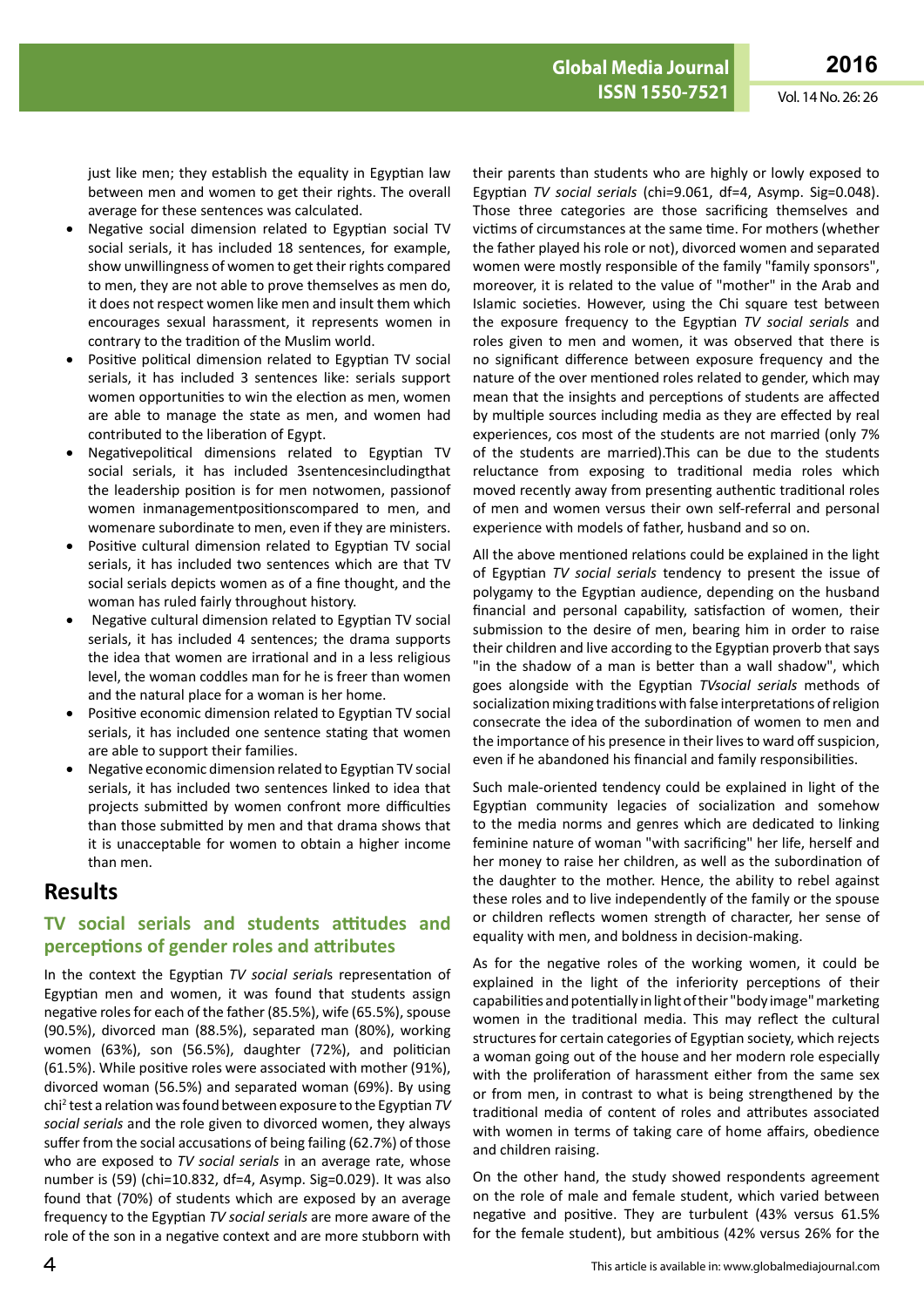female student). This may be related to the pre- formed image of the female students compared to that of males in reality in terms of her interest in the scientific knowledge gain, her superiority in many areas over males, her belonging to a cultural environment which may distinguish between boys and girls in patterns of life and the way of upbringing which encourage the notion of "girls stick in house while boys have the right to go out and back". In addition, the female students high ambition compared to the male student may also be related to the nature of the Arab and Islamic culture which link between spending money and men, it may also be associated with the emotional and illogical way of thinking in addition to the "dreamy vision" of issues due to lack of direct experiences in reality as well as the lack of well awareness of this community problems. In contrast, the male students ambition may collide with the rate of unemployment and poverty, as well as some of the excesses of the community prevalence of bribery and mediation. The high rate of riots adoption among male students compared to the female students could be explained in the light of the active role they may play in the demonstrations or marches that – lately-plague universities, specifically in Cairo University, which had witnessed security forces' intervention which left behind deaths and injuries plus smashing many of the infrastructure capacities within the university since the beginning of the school year in September (2013) and till it's end in May (2014).

All the above mentioned results indicate that *TV social serials*  contribute to, and even support, the stereotyping of women and men roles and attributes among the Egyptian society. Man is always associated with negative perceptions because of his negligence of home affairs. However, he is seen as intellectually superior and capable of perfect planning. Perceptions here may be associated with life experience of students more than advertising. However, they consider women as always responsible for home and children.

 It is worth noting that gender roles and attributes in respondents' perceptions *TV social serials* are not different at all, which means that those roles emerged from the societal environment of Egypt and handed down through generations in visual spaces and then moved to the self-awareness and found their applications and activation on the ground. Table 2 shows the roles and attributes of both women and men in the respondents perceptions.

#### **Cultural context behind students' perceptions of gender roles and attributes**

The cultural context in the study has been adopted from Bem's scale [15] for societal and culture environment affecting individual perceptions and attitudes toward different gender roles and attributes depending on all around social and culture norms and traditions. The current study applied Bem's scale through dividing its sample depending on their belonging to three different cultural environments in Egypt as follows: The Cultural environment in Greater Cairo region, which includes three governorates. It could be best describedas"the city crowding and conflicting ethics. It is a cosmopolitan city with very different cultures.

1. The Cultural environment of Upper Egypt, whichincludes8 governorates, it is characterized by being conservative, Tribal fanaticism, where men is in the foreground and women comes after with an exception of mother authority, who always manages the large family. Tribal environment is characterized by religiosity and commitment to the customs, traditions and common practices.

2. The Cultural environment of Nile Delta, whichincludes16 governorates. It is more of an open culture, where women help their husbands in all work domains.

Using Chi-square test, it was shown that there is no relationship between the cultural context of the respondents and the frequency of drama or advertisements exposure. However the following indicators can be drawn:

- Respondents who belong to the cultural environment of Greater Cairo are less exposed to the Egyptian drama, and more favorable of the television advertisements and more exposed to the new media.
- Respondents who belong to the Upper Egypt environment more exposed to the Egyptian drama, and more favorable to the television advertisements, and less exposed to the new media.
- Respondents who belong to the Nile Delta environment are less exposed to Egyptian drama, and more favorable of the television advertisements and more exposed to the new media.

Thus, it is clear that there is a similarity between Greater Cairo with Nile Delta respondents, in terms of traditional and new media exposure status.

# **TV social serials and the perceptions gender roles and attributes**

Regarding gender roles and attributes, it was found that there is no difference between respondents in different cultural environments, regarding their perceptions of gender roles and attributes. For example, regarding the attributes; respondents agreed on relating power to men, especially in Upper Egypt, then came those of Nile Delta, and finally greater Cairo.

### **Socio-demographic variables and their effect on students attitudes and perceptions of genderbased roles and attributes**

This study sheds light on some socio-demographic variables that might affect the relationship between TV social serials and respondents attitudes and perceptions of gender roles and attributes as follows:

# **University type**

A relationship was found between the university type, the exposure frequency to mass media and respondents perceptions of gender roles and attributes. In addition, the governmental respondents agreed more than the private respondents on the modernization of women.

The results also showed that the public universities' respondents had stereotypical images of gender than the private universities respondents with respect to certain roles of men and women and their attributes, both in the traditional media or new. This may be due to the fact that governmental universities respondents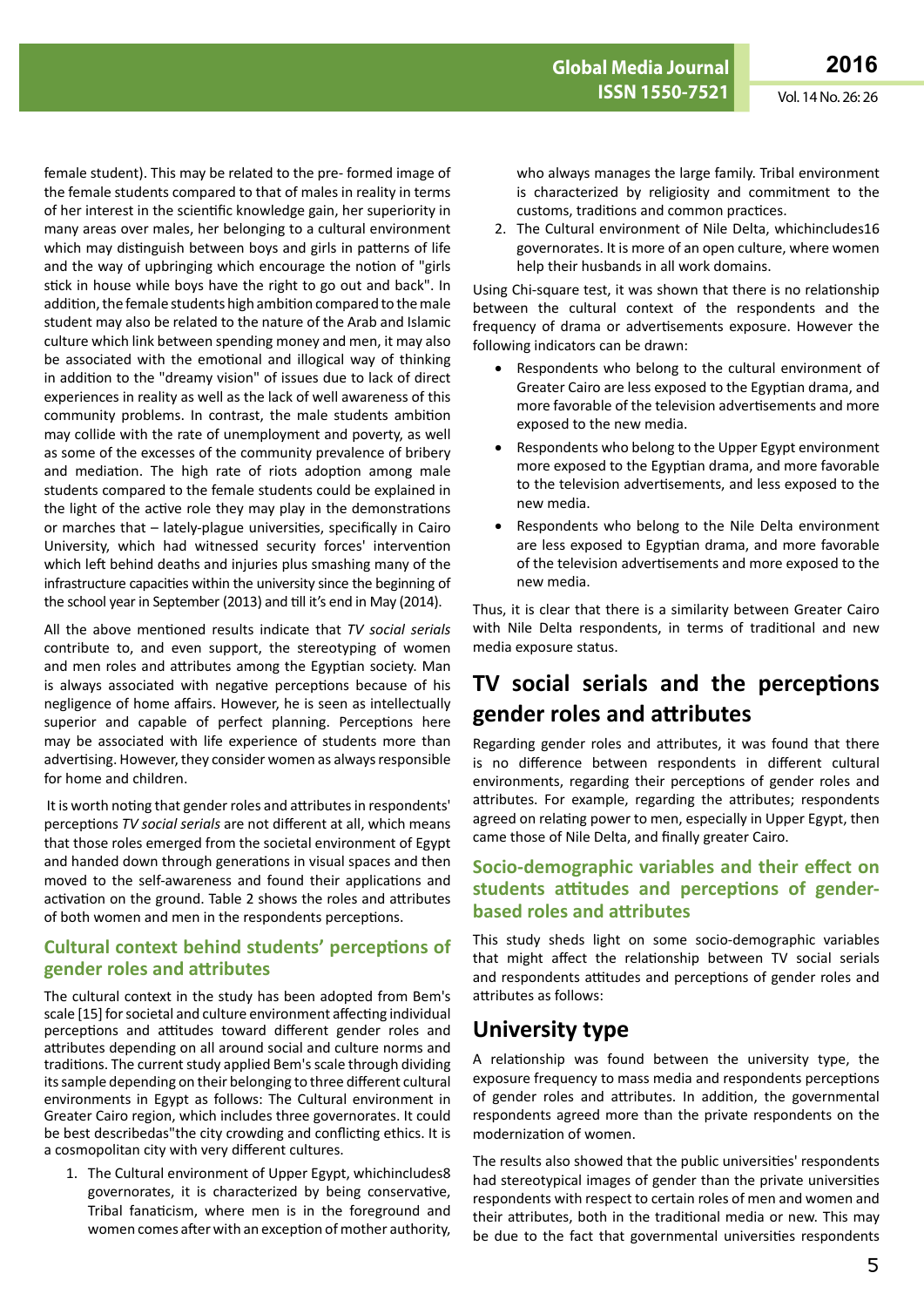are more conservative than private universities' students who seem to more liberal. It is also clear that the governmental universities are the most affected by the Arabic serials, where it allows –According to them- the presentation of women rights which makes it easier for women to gain them, they also refuse that serials underestimates women and does not respect the mas compared to men, or that drama reflects the stereotypical role of women inside the house. It is clear from the foregoing that the Egyptian serials affects more the governmental universities respondents more those of private ones, although there is no significant relationship between the university type and the exposure frequency to Egyptian serials, however, governmental universities respondents are more exposed to Egyptian serials than the private universities respondents.

The governmental respondents' way of thinking is more realistic as they are more able to provide a close critical point of view. This may be due to differences among students of Cairo University compared to students of private universities, for the overall education level is higher for some reasons such being the main faculty, students higher grades, and their keen on education and excellence as a result of the low socio-economic level compared to the average private universities respondents.

The results also showed that governmental universities respondents' awareness is high compared to private universities respondents regarding that the declination of the role of women in their house, her association with caring and the focusing on the female body as a source of beauty and pleasure are associated with TV serials.

As per men, study results showed that governmental universities respondents are more aware of the private universities respondents that portraying the Egyptian husband within the suppressive traditional men, who treats his wife cruelly and controls her behaviors, and that the polymer of the Egyptian men are linked TV serials.

While the private universities respondents were different from the governmental universities respondents on the issue of focusing on the women appearance, where 50% of them saw that it is linked TV serials, in addition to believing that the women ability to the crowd is linked to traditional -not the new- media as agreed by the public universities respondents, and that a men ability to express his opinion openly without fear is associated with TV social serials.

# **Travelling**

It was associated with three options: those who have not traveled at all (123), those traveled to the Arab countries only (55) and those who traveled to Arab and foreign countries (22).

The previous results altogether clarify that travelling respondents are more open minded. They reject stereotypical images of women.

Respondents who traveled to foreign countries perceive men and women roles may differ from that of other respondents. The living conditions and culture of foreign communities are favoring of the principle of sharing the household chores, so traveling to foreign countries may bring women out of their traditional form on the levels of both self and society.

Further, the phrase that the Egyptian husband is the master (Si Al said) who treats his wife cruelly and controls her behavior was linked to TV social serials in the minds of the respondents who traveled to Arab countries and respondents who did not travel, much more than those who traveled to Arab and foreign countries.

# **Divorce of first degree cases in the family**

It was found that divorce is not effective on the attributes and roles granted to both men and women in relation to the Egyptian TV social serials because the university respondents' perceptions are static. It could be argued that respondents' perceptions about gender are formed in the light of the integration of a variety of factors like perceptions of father and mother roles which were linked to experienced reality with their loved ones.

 The community helps shaping the respondents' perceptions of the other sex, for example the case of divorce may affix women with negative roles and attributes, it may lead to deal with her as being illiberal, and spontaneity victim of the men.

### **Discussion**

The predicted effect of exposure to TV social serials objectified gender models and actual gender-perceptions among Mass media, as students demonstrated in the current study. There was a connection between the exposure frequency to Egyptian TV social serials and certain attributes and roles related to women in particular. The study results showed that respondents who are highly exposed to TV social serials support the role of TV social serials in presenting women rights. Hence, we can say that respondents who are poorly exposed to TV social serials build their beliefs of roles and attributes of women within the framework of life experiences and slightly from stereotypical image of the Egyptian TV social serials.

Moreover, the present results showed that life experiences and direct contact with both men and women has almost no effect on students' perceptions of gender roles and attributes thus perceptions, judging and points of view are formed through nonpersonal experiences in which men and women always different and disagreed with reality.

It is also noticed that there is a separation between women and men striving toward achieving more self-benefits in favor of family benefit as well as the linkage between sacrifice and subordination with women more than men. Such connections had been noted in, Zaharna, Rassem El Gammal [19,20] work, they link between the above roles and attributes and the nature of the traditional cultures of high Context, which are associated with some traditional values, such as tendency toward the collective in terms of the interests of the family over the self-interest, strengthening ties among its members, evaluating others in the context of his origin and his social relationships, narrowing individual freedom and its relation in favor of the collective freedom, the high index of disparity in power and influence, the presence of high levels of concentration of power, with the rising of the index of ambiguity, uncertainty and insecurity, which generates dependency toward the powerful other, high Index of masculinity in terms of discrimination between men and women and some limited roles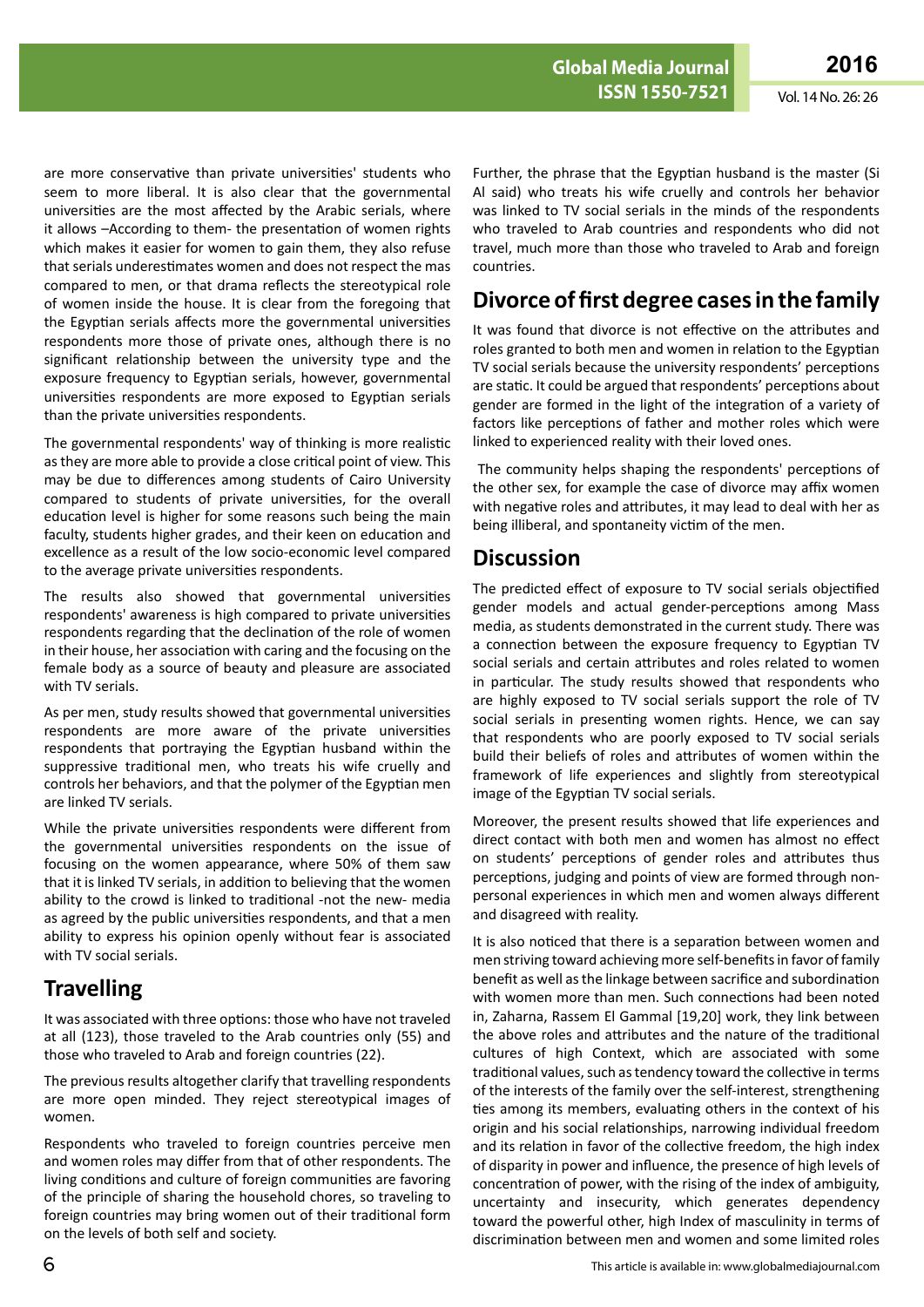to one sex at the expense of the other [21-25]. The mother place, for example, is in home while the father place is "outside home." It is a collection of speeches and traditional values that need a renewal and without opposing the nature of religious beliefs. This should be done in light of social, economic, cultural and political developments which are taking place in Arab societies, especially in the wake of the Arab Spring revolutions. With this in mind, it is important to apply the concept of "Re-branding the gender" within the state. The state also should use all internal changes at the level of community institutions especially societal and media institutes to re-market the new image of men and women that suits the new roles associated with each of them separately [26-29].

### **Conclusion**

The predicted effect of exposure TV social serials objectified gender modelsand actual gender-perceptions among Mass media students were demonstrated in the current study. As demonstrated, there was a connection between the exposure frequency to Egyptian TV social serials and certain attributes and roles related to women in particular in terms of social, political and economic aspects.

 The study results also indicated a predominance of traditional roles, "inherited and customary" of men and women, which is associated with their biological and cultural nature in the Egyptian society, where men care for their jobs, women are busy with home affairs, raising children, shopping and sit down with friends of the same sex.

 In this context, it is recommended to employ the Internet in a right way to change and strengthen the positive perceptions of gender roles and attributes in the Arab and Islamic societies. This could be best achieved through renewing the speech associated with each of both men and women, with help of the developments that exist on the ground.It was also found that self-image in Upper Egypt is more negative than in other cultural environments; women have many negative social attributes.

With all the above problems in mind, we recommend paying attentionto thoselimitationsandfocuson showingthe modern role of womenin the renaissance of Upper Egypt away from the current image which is associated with the traditional roles. This will contradict all traditional; we have for example female deputies in the 2010 Parliament who were roles and attributes from Upper Egypt andelected bymen. Women also are involved inmany developmental projects, wherethey learn and empowered.